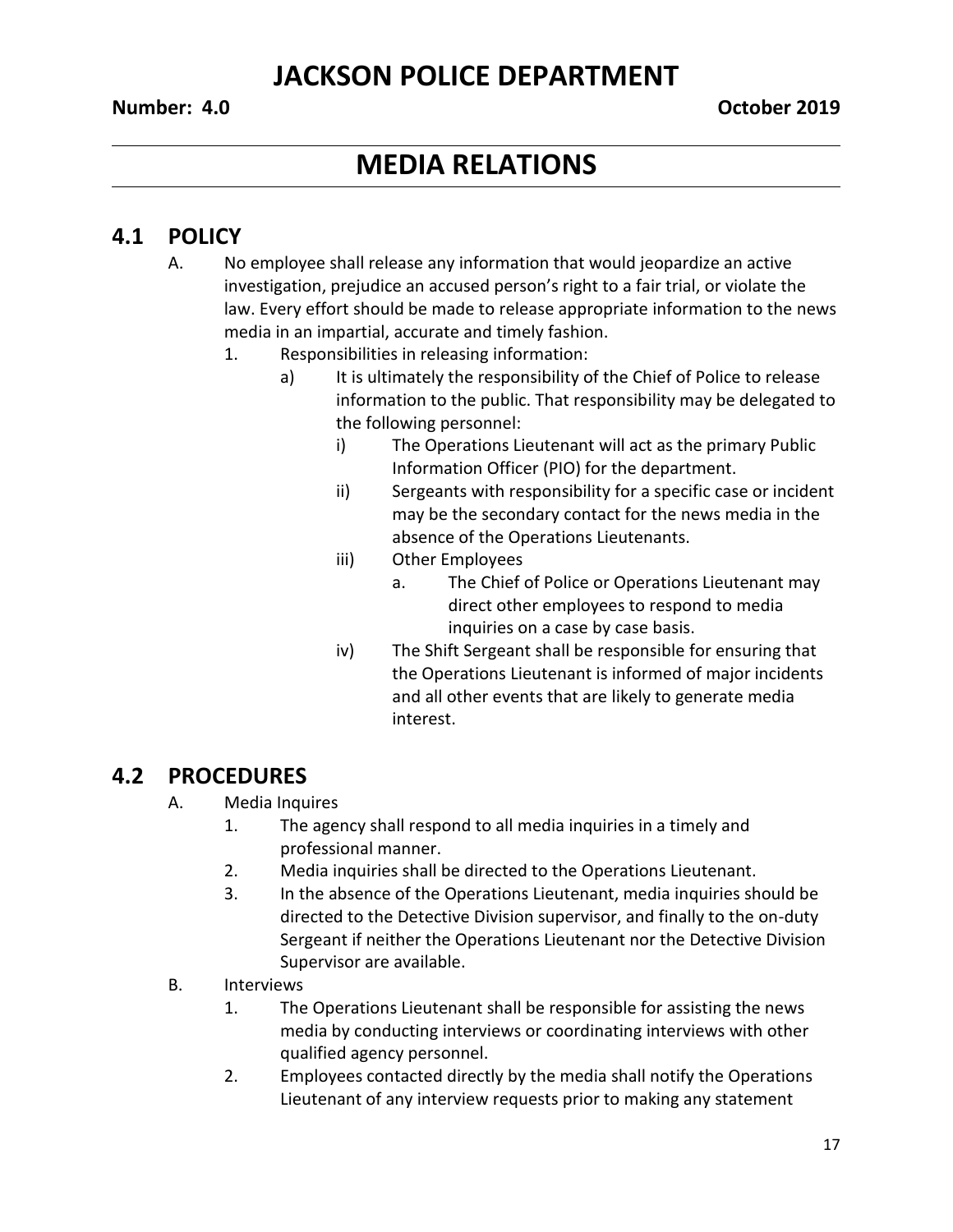related to the department or cases under investigation or formerly under investigation by the department.

- 3. All conversations with members of the news media should be considered "on the record" and subject to being quoted.
- C. News Releases/Press Releases
	- 1. News or press releases shall be written and disseminated to the media and to agency employees on major incidents and events of community interest or concern.
	- 2. All news releases should be approved by the Chief of Police or the Operations Lieutenant or their designee prior to dissemination.
- D. New Conferences
	- 1. News conferences shall be held only in connection with major events of concern to the community.
	- 2. The Chief of Police shall be informed of all news conferences.
	- 3. The Operations Lieutenant in conjunction with the designated Town of Jackson PIO Shall facilitate the news conference, which may include the Chief of Police or his designee.
- E. Access to Crime Scenes and Critical Incidents
	- 1. At crime scenes, department personnel shall ensure that the media respect the established perimeter. Members for the media shall receive no more or less access to an incident scene than members of the general public.
	- 2. The Operations Lieutenant, with approval of the scene supervisor, may grant closer access to news personnel and their equipment, to the degree that it does not interfere with or hinder law enforcement operations.
	- 3. No member of this agency shall prohibit the media from news-gathering practices, including photography and interviews, outside the established perimeter.
	- 4. Only the Operations Lieutenant or his designee shall release information to the news media at crime and critical incident scenes.
	- 5. At critical incident scenes, the Operations Lieutenant or his designee shall establish a media briefing area as close to the scene as safety and operational requirements allow.
	- 6. At critical incident scene, members of the Department shall work in close cooperation with the media to ensure that live broadcasts do not disclose any information that could endanger law enforcement personnel or the general public.
- F. Public Records
	- 1. This department and its members shall abide by all Local, State and Federal laws governing the release of public records.
- G. Access to Suspects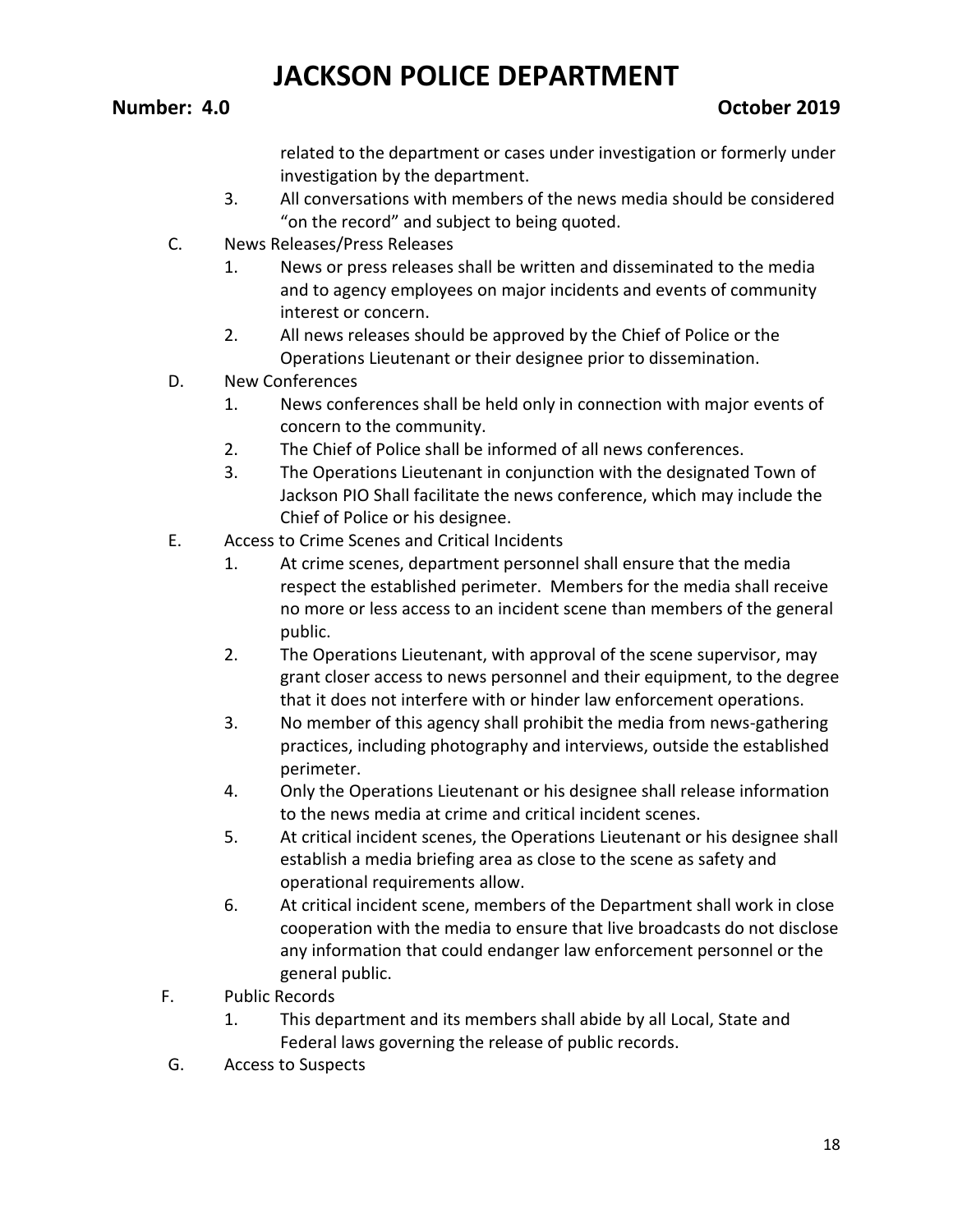### **Number: 4.0 October 2019**

- 1. No member of this Department shall intentionally pose any suspect or accused person in-custody for photographs/video or make him or her available for media interviews.
- 2. This policy does not prohibit the media who may from time to time participate in the ride-a-long program from taking photographs/videos in common areas normally open to the public
- H. Joint Investigations or Operations Involving another Agency
	- 1. In a multijurisdictional investigation, the lead investigative agency is responsible for providing or coordinating the release of public information.
	- 2. In the event this department is the lead agency, the Operations Lieutenant will share that information with all involved agencies in advance of public disseminations when practical.
- I. Public Service Announcements or Advertisements
	- 1. The public service announcements or advertisements shall be approved by the Operations Lieutenant prior to public discussion.

## **4.3 INFORMATION RELEASE GUIDELINES**

The release of information is subject to restrictions placed by applicable Local, State, and Federal Laws. No member of this Department shall release any information that would hamper that successful conclusion of an investigation or jeopardize the safety of affected persons.

- A. Authorized Department members can release the following information:
	- 1. Basic information about a crime or incident.
	- 2. Basic information about victims, except as excluded by law.
	- 3. Descriptions of suspects.
	- 4. Basic description of weapons and vehicles used.
	- 5. Basic description of stolen items.
	- 6. Basic description on injuries and condition of victims.
	- 7. The name, age, address and other basic information about adult arrestees and the charges against them.
	- 8. Information contained in arrest affidavits and other applicable crime or incident reports.
	- 9. Booking photographs.
- B. Department members shall not release the following information:
	- 1. Names, addresses, and any other information that would identify the victim of any sexual assault, or any juvenile victims.
	- 2. Names, addresses, and basic information about juvenile arrestees, as governed by State Law.
	- 3. Names, addresses and any other information that would identify the suspect of any sexual assault, unless it is determined that an overriding